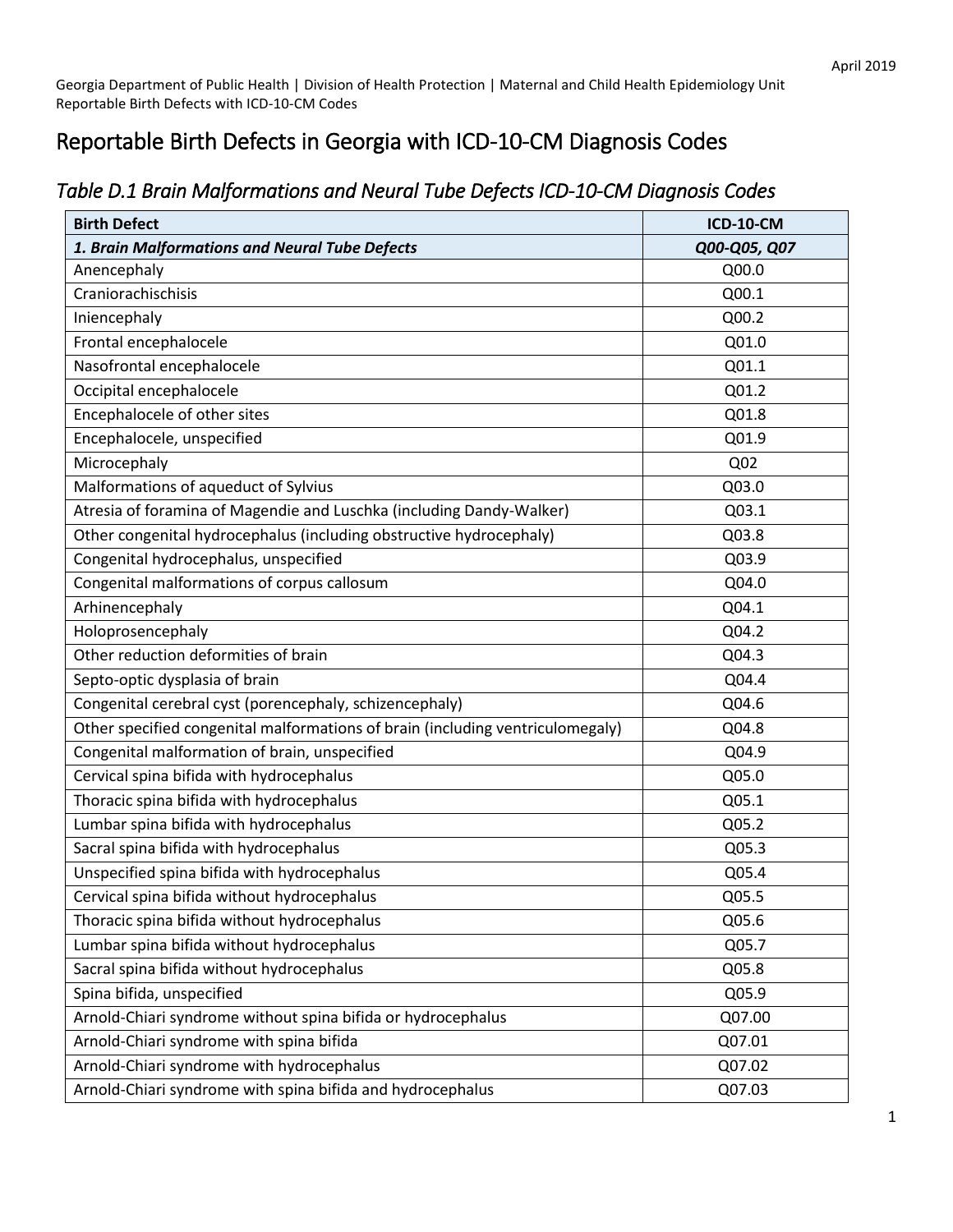*Table D.2 Eye Malformations ICD-10-CM Diagnosis Codes* 

| <b>Birth Defect</b>                                              | <b>ICD-10-CM</b> |
|------------------------------------------------------------------|------------------|
| 2. Eye Malformations                                             | Q11-Q14, H47     |
| Cystic eyeball                                                   | Q11.0            |
| Other anophthalmos                                               | Q11.1            |
| Microphthalmos                                                   | Q11.2            |
| Congenital cataract                                              | Q12.0            |
| Coloboma of lens                                                 | Q12.2            |
| Coloboma of iris                                                 | Q13.0            |
| Rieger's anomaly                                                 | Q13.81           |
| Other congenital malformations of anterior segment of eye        | Q13.89           |
| Congenital malformation of anterior segment of eye, unspecified  | Q13.9            |
| Congenital malformation of retina                                | Q14.1            |
| Congenital malformation of optic disc                            | Q14.2            |
| Congenital malformation of choroid                               | Q14.3            |
| Other congenital malformations of posterior segment of eye       | Q14.8            |
| Congenital malformation of posterior segment of eye, unspecified | Q14.9            |
| Optic nerve hypoplasia, right eye                                | H47.031          |
| Optic nerve hypoplasia, left eye                                 | H47.032          |
| Optic nerve hypoplasia, bilateral                                | H47.033          |
| Optic nerve hypoplasia, unspecified eye                          | H47.039          |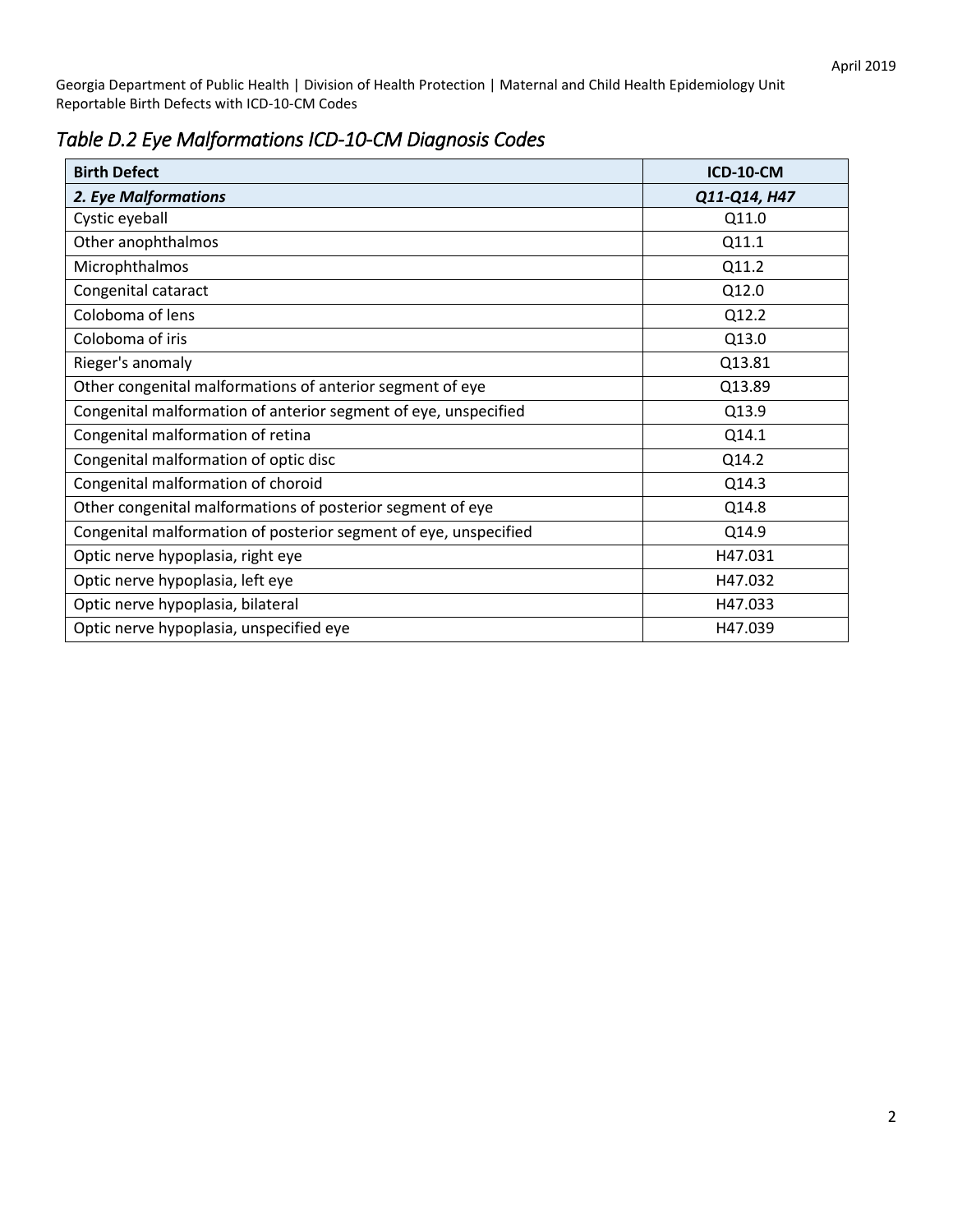| <b>Birth Defect</b>                                                                 | <b>ICD-10-CM</b>      |
|-------------------------------------------------------------------------------------|-----------------------|
| 3. Ear Malformations and Hearing Loss                                               | Q16-18, H90, H91, H93 |
| Congenital absence of (ear) auricle (anotia)                                        | Q16.0                 |
| Congenital absence, atresia and stricture of auditory canal (external)              | Q16.1                 |
| Absence of eustachian tube                                                          | Q16.2                 |
| Congenital malformation of ear ossicles                                             | Q16.3                 |
| Other congenital malformations of middle ear                                        | Q16.4                 |
| Congenital malformation of inner ear                                                | Q16.5                 |
| Congenital malformation of ear causing impairment of hearing, unspecified           | Q16.9                 |
| Microtia                                                                            | Q17.2                 |
| Misplaced ear (low-set ear)                                                         | Q17.4                 |
| Congenital malformation of face and neck, unspecified (includes dysmorphic          | Q18.9                 |
| features and low-set ears)                                                          |                       |
| Conductive hearing loss, bilateral                                                  | H90.0                 |
| Conductive hearing loss, unilateral, right ear, with unrestricted hearing on the    | H90.11                |
| contralateral side                                                                  |                       |
| Conductive hearing loss, unilateral, left ear, with unrestricted hearing on the     | H90.12                |
| contralateral side                                                                  |                       |
| Conductive hearing loss, unspecified                                                | H90.2                 |
| Sensorineural hearing loss, bilateral                                               | H90.3                 |
| Sensorineural hearing loss, unilateral, right ear, with unrestricted hearing on the | H90.41                |
| contralateral side                                                                  |                       |
| Sensorineural hearing loss, unilateral, left ear, with unrestricted hearing on the  | H90.42                |
| contralateral side                                                                  |                       |
| Unspecified sensorineural hearing loss                                              | H90.5                 |
| Mixed conductive and sensorineural hearing loss, bilateral                          | H90.6                 |
| Mixed conductive and sensorineural hearing loss, unilateral, right ear, with        | H90.71                |
| unrestricted hearing on the contralateral side                                      |                       |
| Mixed conductive and sensorineural hearing loss, unilateral, left ear, with         | H90.72                |
| unrestricted hearing on the contralateral side                                      |                       |
| Mixed conductive and sensorineural hearing loss, unspecified                        | H90.8                 |
| Conductive hearing loss, unilateral, right ear with restricted hearing on the       | H90.A11               |
| contralateral side                                                                  |                       |
| Conductive hearing loss, unilateral, left ear with restricted hearing on the        | H90.A12               |
| contralateral side                                                                  |                       |
| Sensorineural hearing loss, unilateral, right ear, with restricted hearing on the   | H90.A21               |
| contralateral side                                                                  |                       |
| Sensorineural hearing loss, unilateral, left ear, with restricted hearing on the    | H90.A22               |
| contralateral side                                                                  |                       |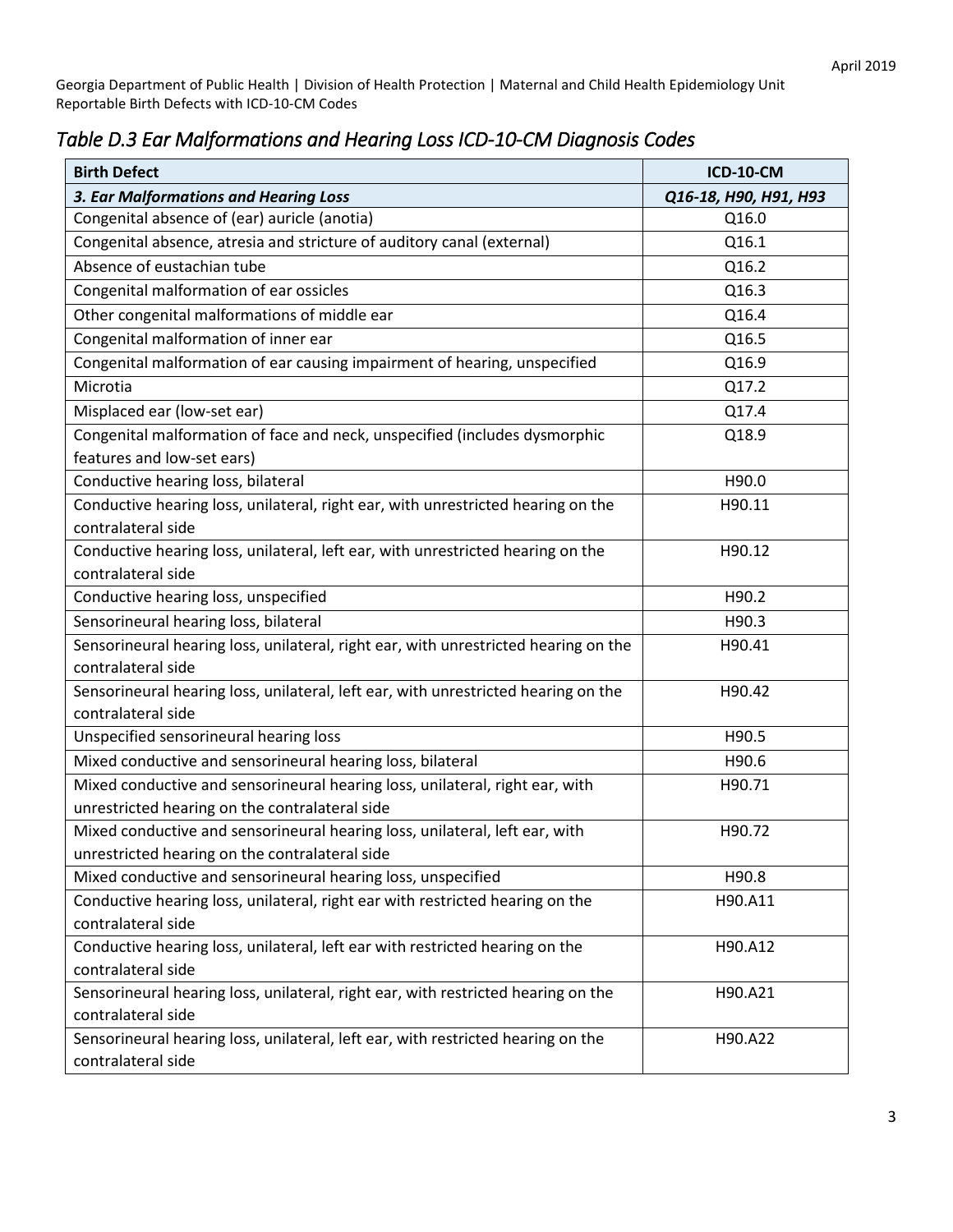| <b>Birth Defect</b>                                                         | <b>ICD-10-CM</b> |
|-----------------------------------------------------------------------------|------------------|
| Mixed conductive and sensorineural hearing loss, unilateral, right ear with | H90.A31          |
| restricted hearing on the contralateral side                                |                  |
| Mixed conductive and sensorineural hearing loss, unilateral, left ear with  | H90.A32          |
| restricted hearing on the contralateral side                                |                  |
| Other specified hearing loss, right ear                                     | H91.8X1          |
| Other specified hearing loss, left ear                                      | H91.8X2          |
| Other specified hearing loss, bilateral                                     | H91.8X3          |
| Other specified hearing loss, unspecified ear                               | H91.8X9          |
| Unspecified hearing loss, unspecified ear                                   | H91.90           |
| Unspecified hearing loss, right ear                                         | H91.91           |
| Unspecified hearing loss, left ear                                          | H91.92           |
| Unspecified hearing loss, bilateral                                         | H91.93           |
| Other abnormal auditory perceptions, right ear                              | H93.291          |
| Other abnormal auditory perceptions, left ear                               | H93.292          |
| Other abnormal auditory perceptions, bilateral                              | H93.293          |
| Other abnormal auditory perceptions, unspecified ear                        | H93.299          |
| Disorders of right acoustic nerve                                           | H93.3X1          |
| Disorders of left acoustic nerve                                            | H93.3X2          |
| Disorders of bilateral acoustic nerves                                      | H93.3X3          |
| Disorders of unspecified acoustic nerve                                     | H93.3X9          |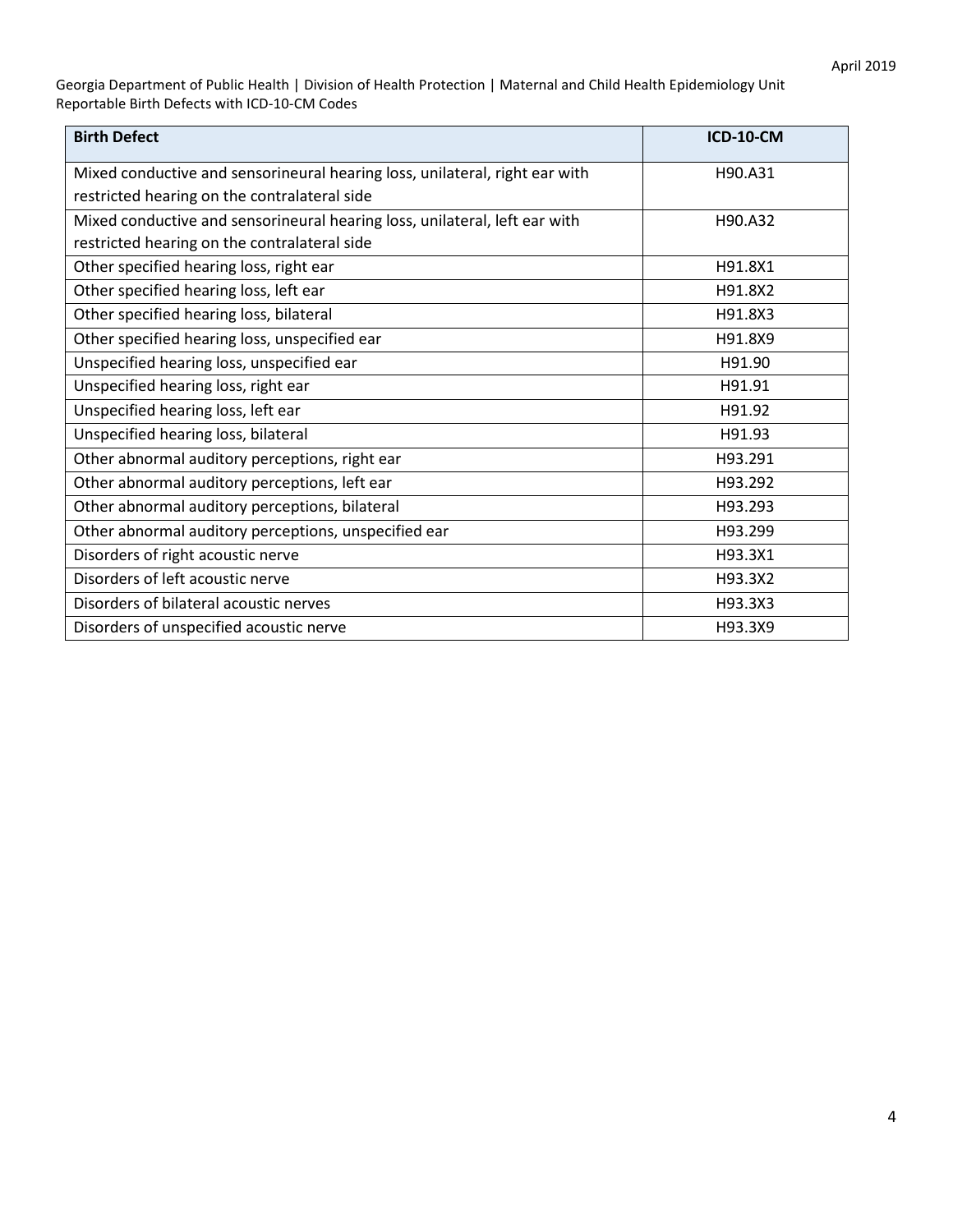| Table D.4 Congenital Heart Disease ICD-10-CM Diagnosis Codes |  |
|--------------------------------------------------------------|--|
|--------------------------------------------------------------|--|

| <b>Birth Defect</b>                                        | <b>ICD-10-CM</b> |
|------------------------------------------------------------|------------------|
| 4. Congenital Heart Disease                                | Q20-Q26          |
| Common arterial trunk (TA)                                 | Q20.0            |
| Double outlet right ventricle (DORV, Taussig-Bing anomaly) | Q20.1            |
| Discordant ventriculoarterial connection                   | Q20.3            |
| Double inlet ventricle (single ventricle)                  | Q20.4            |
| Discordant atrioventricular connection                     | Q20.5            |
| Ventricular septal defect (VSD)                            | Q21.0            |
| Atrial septal defect (ASD)                                 | Q21.1            |
| Atrioventricular septal defect (AVSD)                      | Q21.2            |
| Tetralogy of Fallot (TOF)                                  | Q21.3            |
| Pulmonary valve atresia                                    | Q22.0            |
| Congenital pulmonary valve stenosis                        | Q22.1            |
| Tricuspid valve stenosis                                   | Q22.4            |
| Ebstein's anomaly                                          | Q22.5            |
| Congenital stenosis of aortic valve                        | Q23.0            |
| Hypoplastic left heart syndrome (HLHS)                     | Q23.4            |
| Congenital malformation of heart, unspecified              | Q24.9            |
| Coarctation of aorta                                       | Q25.1            |
| Interruption of aortic arch (IAA)                          | Q25.21           |
| Other atresia of aorta                                     | Q25.29           |
| Congenital malformation of the aorta, unspecified          | Q25.40           |
| Absence and aplasia of aorta                               | Q25.41           |
| Hypoplasia of aorta                                        | Q25.42           |
| Congenital aneurysm of aorta                               | Q25.43           |
| Congenital dilation of aorta                               | Q25.44           |
| Double aortic arch                                         | Q25.45           |
| Tortuous aortic arch                                       | Q25.46           |
| Right aortic arch                                          | Q25.47           |
| Anomalous origin of subclavian artery                      | Q25.48           |
| Other congenital malformations of aorta                    | Q25.49           |
| Total anomalous pulmonary venous connection (TAPVC)        | Q26.2            |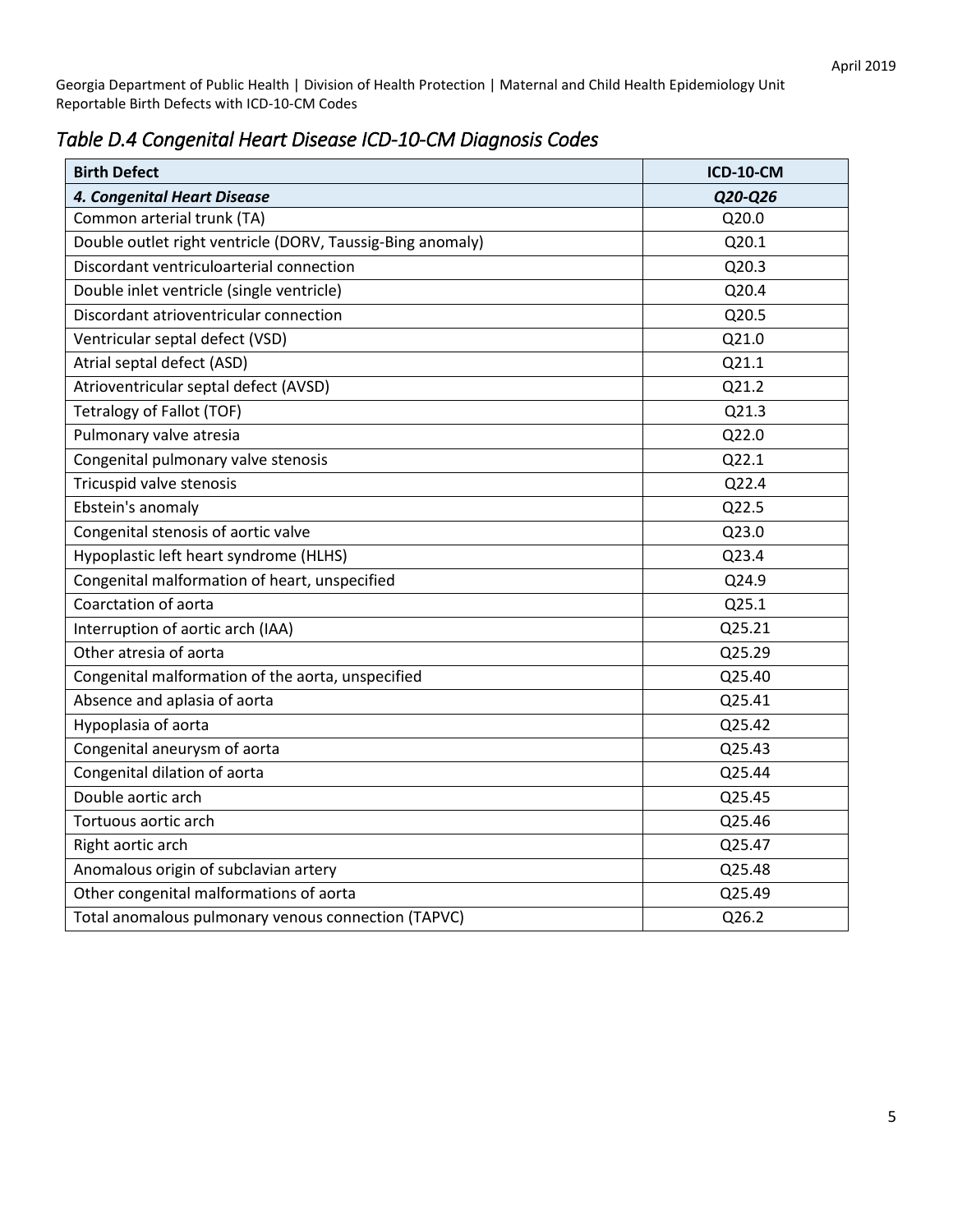| <b>Birth Defect</b>                                  | <b>ICD-10-CM</b> |
|------------------------------------------------------|------------------|
| 5. Orofacial                                         | Q30, Q35-Q37     |
| Choanal atresia                                      | Q30.0            |
| Cleft hard palate                                    | Q35.1            |
| Cleft soft palate                                    | Q35.3            |
| Cleft hard palate with cleft soft palate             | Q35.5            |
| Cleft uvula                                          | Q35.7            |
| Cleft palate, unspecified                            | Q35.9            |
| Cleft lip, bilateral                                 | Q36.0            |
| Cleft lip, median                                    | Q36.1            |
| Cleft lip, unilateral                                | Q36.9            |
| Cleft hard palate with bilateral cleft lip           | Q37.0            |
| Cleft hard palate with unilateral cleft lip          | Q37.1            |
| Cleft soft palate with bilateral cleft lip           | Q37.2            |
| Cleft soft palate with unilateral cleft lip          | Q37.3            |
| Cleft hard and soft palate with bilateral cleft lip  | Q37.4            |
| Cleft hard and soft palate with unilateral cleft lip | Q37.5            |
| Unspecified cleft palate with bilateral cleft lip    | Q37.8            |
| Unspecified cleft palate with unilateral cleft lip   | Q37.9            |

## *Table D.5 Orofacial Malformations ICD-10-CM Diagnosis Codes*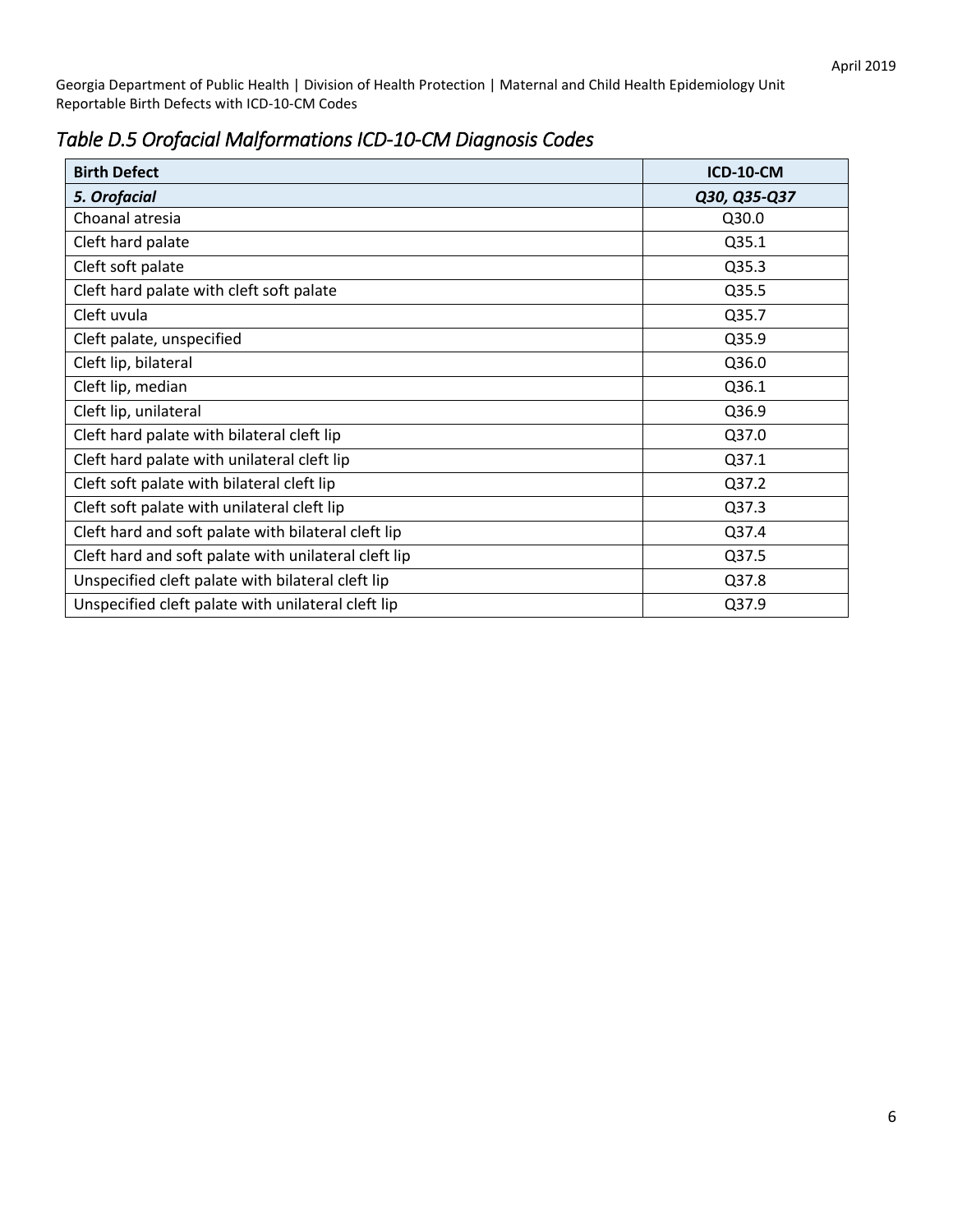|  |  | Table D.6 Gastrointestinal Malformations ICD-10-CM Diagnosis Codes |
|--|--|--------------------------------------------------------------------|
|--|--|--------------------------------------------------------------------|

| <b>Birth Defect</b>                                                           | <b>ICD-10-CM</b>     |
|-------------------------------------------------------------------------------|----------------------|
| <b>6. Gastrointestinal</b>                                                    | Q39, Q41-42, Q44-Q45 |
| Atresia of esophagus without fistula                                          | Q39.0                |
| Atresia of esophagus with tracheo-esophageal fistula                          | Q39.1                |
| Congenital tracheo-esophageal fistula without atresia                         | Q39.2                |
| Congenital stenosis and stricture of esophagus                                | Q39.3                |
| Esophageal web                                                                | Q39.4                |
| Congenital absence, atresia and stenosis of duodenum                          | Q41.0                |
| Congenital absence, atresia and stenosis of jejunum                           | Q41.1                |
| Congenital absence, atresia and stenosis of ileum                             | Q41.2                |
| Congenital absence, atresia and stenosis of other specified parts of small    | Q41.8                |
| intestine                                                                     |                      |
| Congenital absence, atresia and stenosis of small intestine, part unspecified | Q41.9                |
| Congenital absence, atresia and stenosis of rectum with fistula               | Q42.0                |
| Congenital absence, atresia and stenosis of rectum without fistula            | Q42.1                |
| Congenital absence, atresia and stenosis of anus with fistula                 | Q42.2                |
| Congenital absence, atresia and stenosis of anus without fistula (includes    | Q42.3                |
| imperforate anus)                                                             |                      |
| Congenital absence, atresia and stenosis of other parts of large intestine    | Q42.8                |
| Congenital absence, atresia and stenosis of large intestine, part unspecified | Q42.9                |
| Atresia of bile ducts                                                         | Q44.2                |
| Obstruction of bile ducts                                                     | Q44.3                |
| Congenital malformation of digestive system, unspecified                      | Q45.9                |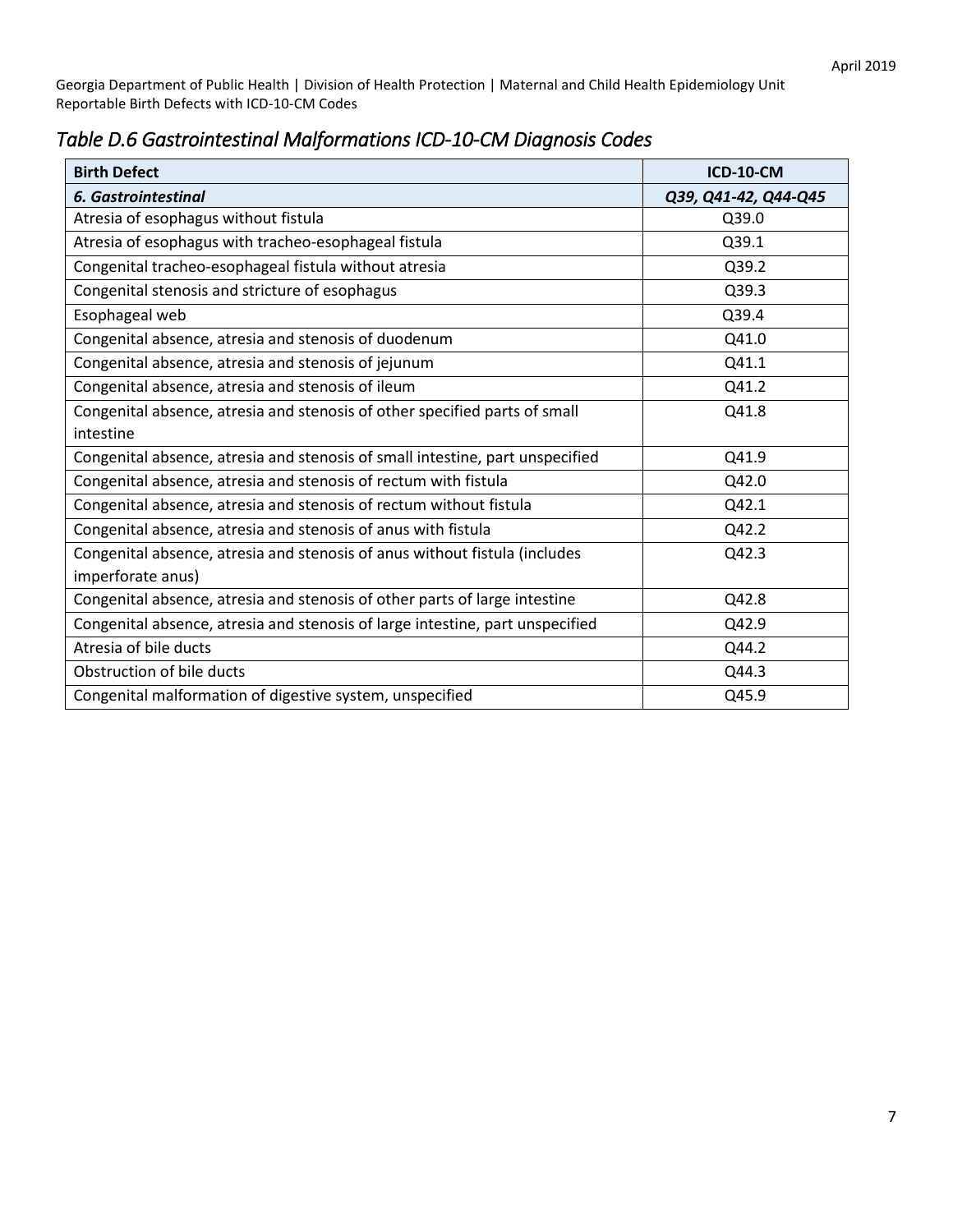| <b>Birth Defect</b>                                    | <b>ICD-10-CM</b> |
|--------------------------------------------------------|------------------|
| 7. Genitourinary                                       | Q54, Q60, Q64    |
| Hypospadias, balanic                                   | Q54.0            |
| Hypospadias, penile                                    | Q54.1            |
| Hypospadias, penoscrotal                               | Q54.2            |
| Hypospadias, perineal                                  | Q54.3            |
| Other hypospadias                                      | Q54.8            |
| Hypospadias, unspecified                               | Q54.9            |
| Renal agenesis, unilateral                             | Q60.0            |
| Renal agenesis, bilateral                              | Q60.1            |
| Renal agenesis, unspecified                            | Q60.2            |
| Renal hypoplasia, unilateral                           | Q60.3            |
| Renal hypoplasia, bilateral                            | Q60.4            |
| Renal hypoplasia, unspecified                          | Q60.5            |
| Potter's syndrome                                      | Q60.6            |
| Exstrophy of urinary bladder, unspecified              | Q64.10           |
| Cloacal exstrophy of urinary bladder                   | Q64.12           |
| Other exstrophy of urinary bladder                     | Q64.19           |
| Congenital posterior urethral valves                   | Q64.2            |
| Congenital malformation of urinary system, unspecified | Q64.9            |

*Table D.7 Genitourinary Malformations ICD-10-CM Diagnosis Codes*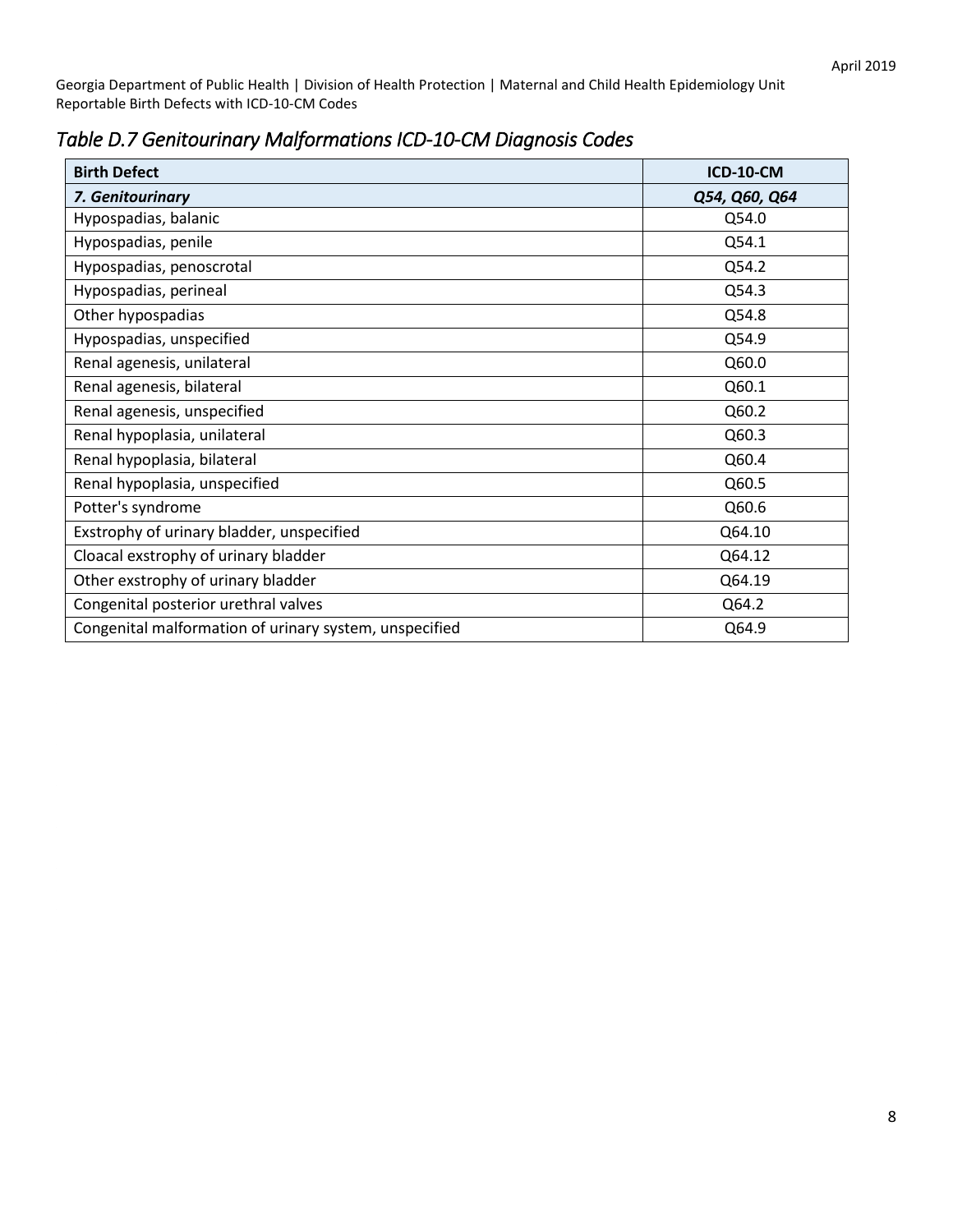## *Table D.8 Musculoskeletal Malformations ICD-10-CM Diagnosis Codes*

| <b>Birth Defect</b>                                                       | <b>ICD-10-CM</b>       |
|---------------------------------------------------------------------------|------------------------|
| 9. Musculoskeletal                                                        | Q66, Q68, Q71-Q75, Q79 |
| Congenital talipes equinovarus (clubfoot)                                 | Q66.0                  |
| Other specified congenital deformities of feet                            | Q66.89                 |
| Other specified congenital musculoskeletal deformities                    | Q68.8                  |
| Congenital complete absence of unspecified upper limb                     | Q71.00                 |
| Congenital complete absence of right upper limb                           | Q71.01                 |
| Congenital complete absence of left upper limb                            | Q71.02                 |
| Congenital complete absence of upper limb bilateral                       | Q71.03                 |
| Congenital absence of unspecified upper arm and forearm with hand present | Q71.10                 |
| Congenital absence of right upper arm and forearm with hand present       | Q71.11                 |
| Congenital absence of left upper arm and forearm with hand present        | Q71.12                 |
| Congenital absence of upper arm and forearm with hand present bilateral   | Q71.13                 |
| Congenital absence of both forearm and hand, unspecified upper limb       | Q71.20                 |
| Congenital absence of both forearm and hand, right upper limb             | Q71.21                 |
| Congenital absence of both forearm and hand, left upper limb              | Q71.22                 |
| Congenital absence of both forearm and hand, bilateral                    | Q71.23                 |
| Congenital absence of unspecified hand and finger                         | Q71.30                 |
| Congenital absence of right hand and finger                               | Q71.31                 |
| Congenital absence of left hand and finger                                | Q71.32                 |
| Congenital absence of hand and finger, bilateral                          | Q71.33                 |
| Longitudinal reduction defect of unspecified radius                       | Q71.40                 |
| Longitudinal reduction defect of right radius                             | Q71.41                 |
| Longitudinal reduction defect of left radius                              | Q71.42                 |
| Longitudinal reduction defect of radius, bilateral                        | Q71.43                 |
| Longitudinal reduction defect of unspecified ulna                         | Q71.50                 |
| Longitudinal reduction defect of right ulna                               | Q71.51                 |
| Longitudinal reduction defect of left ulna                                | Q71.52                 |
| Longitudinal reduction defect of ulna, bilateral                          | Q71.53                 |
| Lobster-claw unspecified hand                                             | Q71.60                 |
| Lobster-claw right hand                                                   | Q71.61                 |
| Lobster-claw left hand                                                    | Q71.62                 |
| Lobster-claw hand, bilateral                                              | Q71.63                 |
| Congenital shortening of right upper limb                                 | Q71.811                |
| Congenital shortening of left upper limb                                  | Q71.812                |
| Congenital shortening of upper limb, bilateral                            | Q71.813                |
| Congenital shortening of unspecified upper limb                           | Q71.819                |
| Other reduction defects of right upper limb                               | Q71.891                |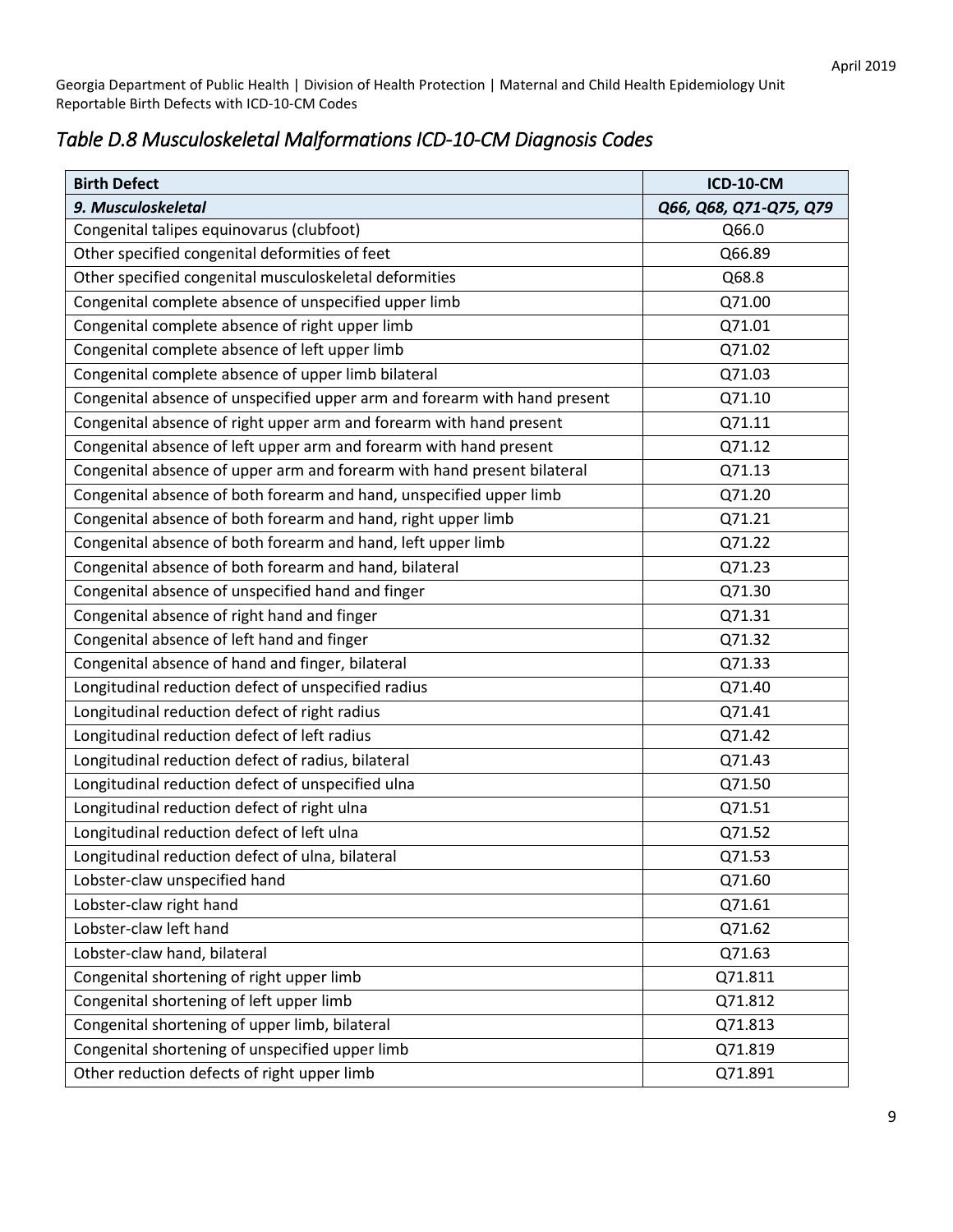| <b>Birth Defect</b>                                                     | <b>ICD-10-CM</b> |
|-------------------------------------------------------------------------|------------------|
| Other reduction defects of left upper limb                              | Q71.892          |
| Other reduction defects of upper limb, bilateral                        | Q71.893          |
| Other reduction defects of unspecified upper limb                       | Q71.899          |
| Unspecified reduction defect of unspecified upper limb                  | Q71.90           |
| Unspecified reduction defect of right upper limb                        | Q71.91           |
| Unspecified reduction defect of left upper limb                         | Q71.92           |
| Unspecified reduction defect of upper limb, bilateral                   | Q71.93           |
| Congenital complete absence of unspecified lower limb                   | Q72.00           |
| Congenital complete absence of right lower limb                         | Q72.01           |
| Congenital complete absence of left lower limb                          | Q72.02           |
| Congenital complete absence of lower limb, bilateral                    | Q72.03           |
| Congenital absence of unspecified thigh and lower leg with foot present | Q72.10           |
| Congenital absence of right thigh and lower leg with foot present       | Q72.11           |
| Congenital absence of left thigh and lower leg with foot present        | Q72.12           |
| Congenital absence of thigh and lower leg with foot present, bilateral  | Q72.13           |
| Congenital absence of both lower leg and foot, unspecified lower limb   | Q72.20           |
| Congenital absence of both lower leg and foot, right lower limb         | Q72.21           |
| Congenital absence of both lower leg and foot, left lower limb          | Q72.22           |
| Congenital absence of both lower leg and foot, bilateral                | Q72.23           |
| Congenital absence of unspecified foot and toe(s)                       | Q72.30           |
| Congenital absence of right foot and toe(s)                             | Q72.31           |
| Congenital absence of left foot and toe(s)                              | Q72.32           |
| Congenital absence of foot and toe(s), bilateral                        | Q72.33           |
| Longitudinal reduction defect of unspecified femur                      | Q72.40           |
| Longitudinal reduction defect of right femur                            | Q72.41           |
| Longitudinal reduction defect of left femur                             | Q72.42           |
| Longitudinal reduction defect of femur, bilateral                       | Q72.43           |
| Longitudinal reduction defect of unspecified tibia                      | Q72.50           |
| Longitudinal reduction defect of right tibia                            | Q72.51           |
| Longitudinal reduction defect of left tibia                             | Q72.52           |
| Longitudinal reduction defect of tibia, bilateral                       | Q72.53           |
| Longitudinal reduction defect of unspecified fibula                     | Q72.60           |
| Longitudinal reduction defect of right fibula                           | Q72.61           |
| Longitudinal reduction defect of left fibula                            | Q72.62           |
| Longitudinal reduction defect of fibula, bilateral                      | Q72.63           |
| Split foot, unspecified lower limb                                      | Q72.70           |
| Split foot, right lower limb                                            | Q72.71           |
| Split foot, left lower limb                                             | Q72.72           |
| Split foot, bilateral                                                   | Q72.73           |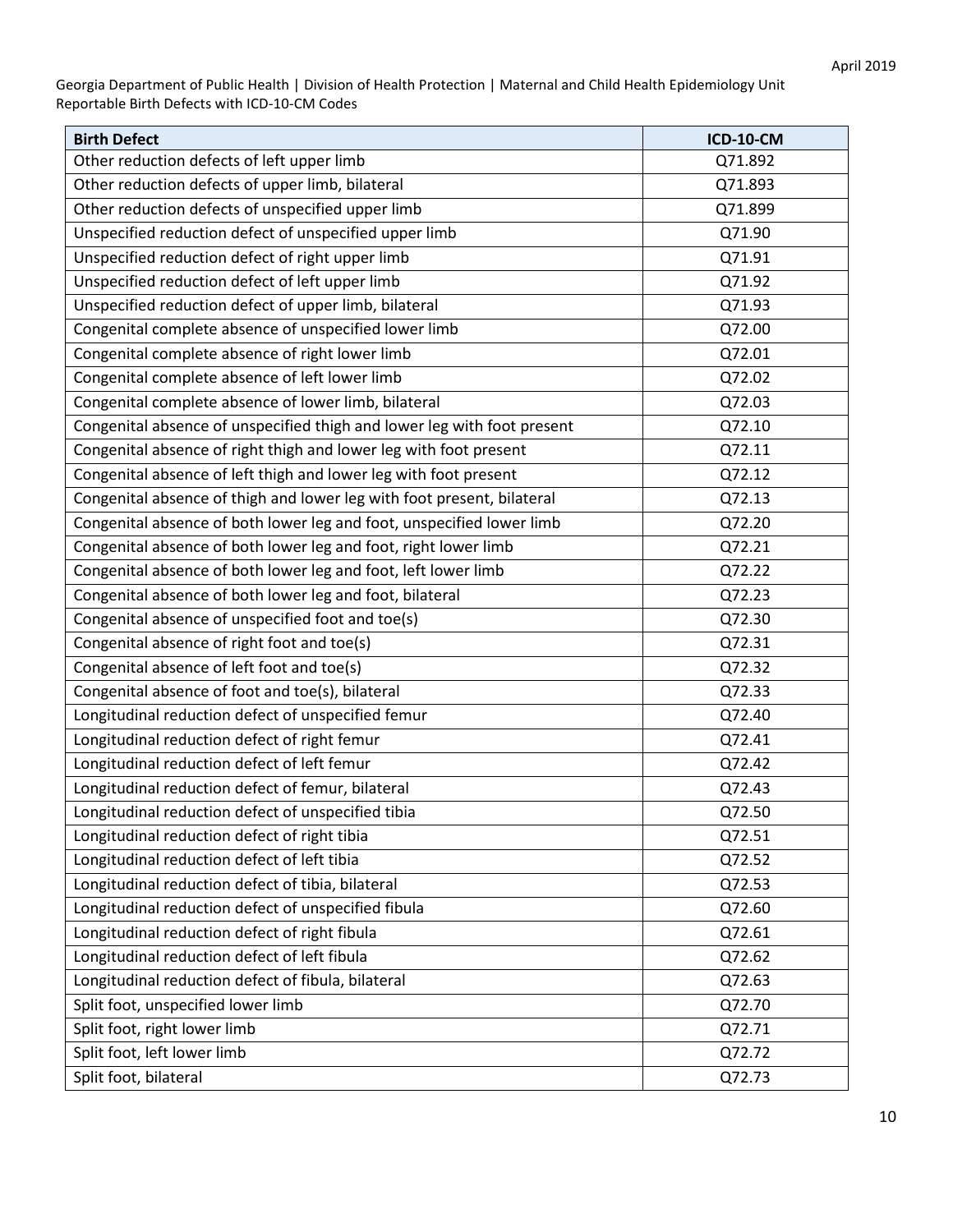| <b>Birth Defect</b>                                            | <b>ICD-10-CM</b> |
|----------------------------------------------------------------|------------------|
| Congenital shortening of right lower limb                      | Q72.811          |
| Congenital shortening of left lower limb                       | Q72.812          |
| Congenital shortening of lower limb, bilateral                 | Q72.813          |
| Congenital shortening of unspecified lower limb                | Q72.819          |
| Other reduction defects of right lower limb                    | Q72.891          |
| Other reduction defects of left lower limb                     | Q72.892          |
| Other reduction defects of lower limb, bilateral               | Q72.893          |
| Other reductions defects of unspecified lower limb             | Q72.899          |
| Unspecified reduction defect of unspecified lower limb         | Q72.90           |
| Unspecified reduction defect of right lower limb               | Q72.91           |
| Unspecified reduction defect of left lower limb                | Q72.92           |
| Unspecified reduction defect of lower limb, bilateral          | Q72.93           |
| Congenital absence of unspecified limb(s)                      | Q73.0            |
| Phocomelia, unspecified limb(s)                                | Q73.1            |
| Other reduction defects of unspecified limb(s)                 | Q73.8            |
| Arthrogryposis multiplex congenita                             | Q74.3            |
| Craniosynostosis                                               | Q75.0            |
| Congenital diaphragmatic hernia                                | Q79.0            |
| Other congenital malformations of diaphragm                    | Q79.1            |
| Exomphalos (omphalocele)                                       | Q79.2            |
| Gastroschisis                                                  | Q79.3            |
| Congenital malformation of musculoskeletal system, unspecified | Q79.9            |